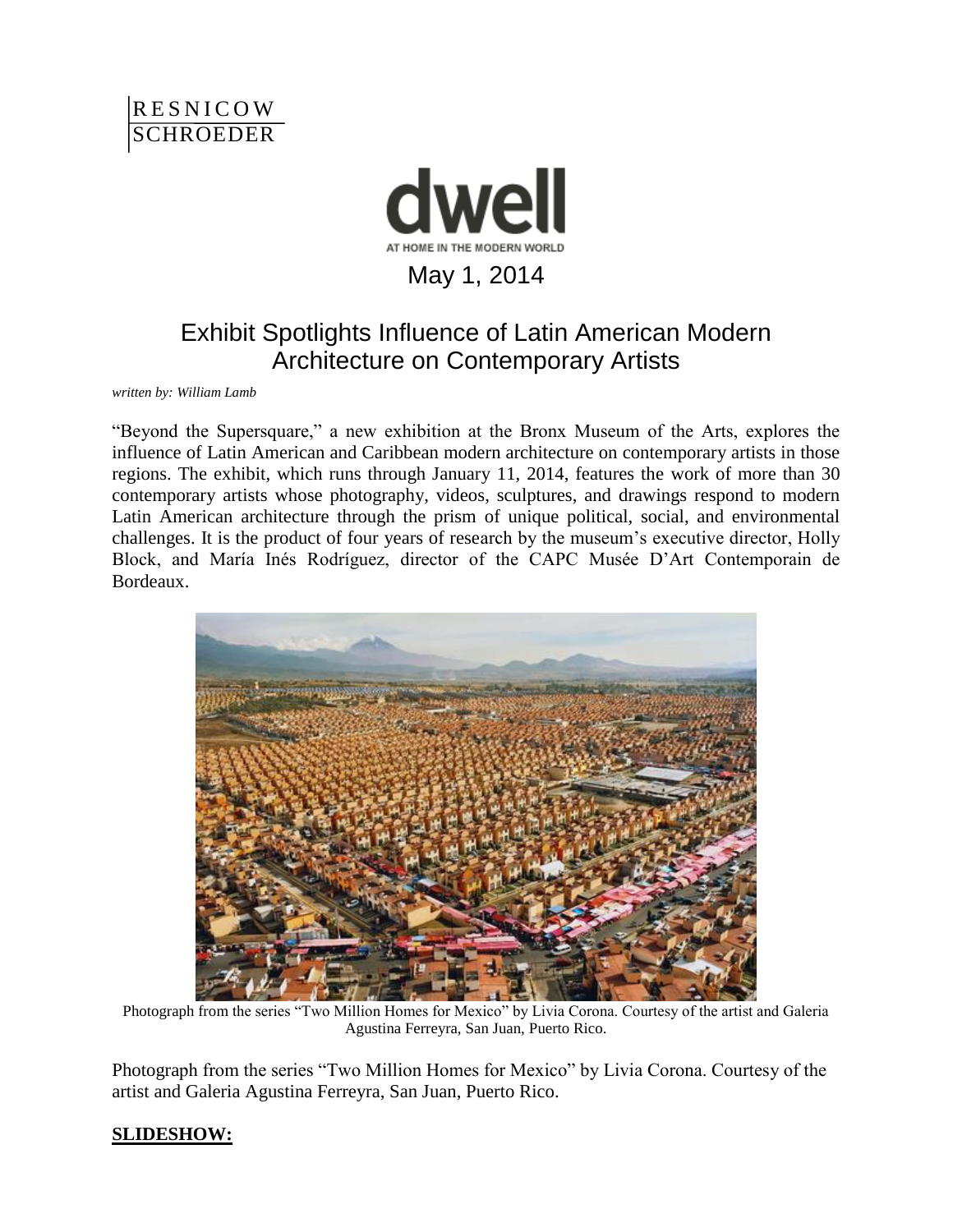

"Opening Ceremony—Habana Libre," 2003, by Alexandre Arrechea, from the series "Interventions." Courtesy of the artist and Magnan Metz Gallery, New York.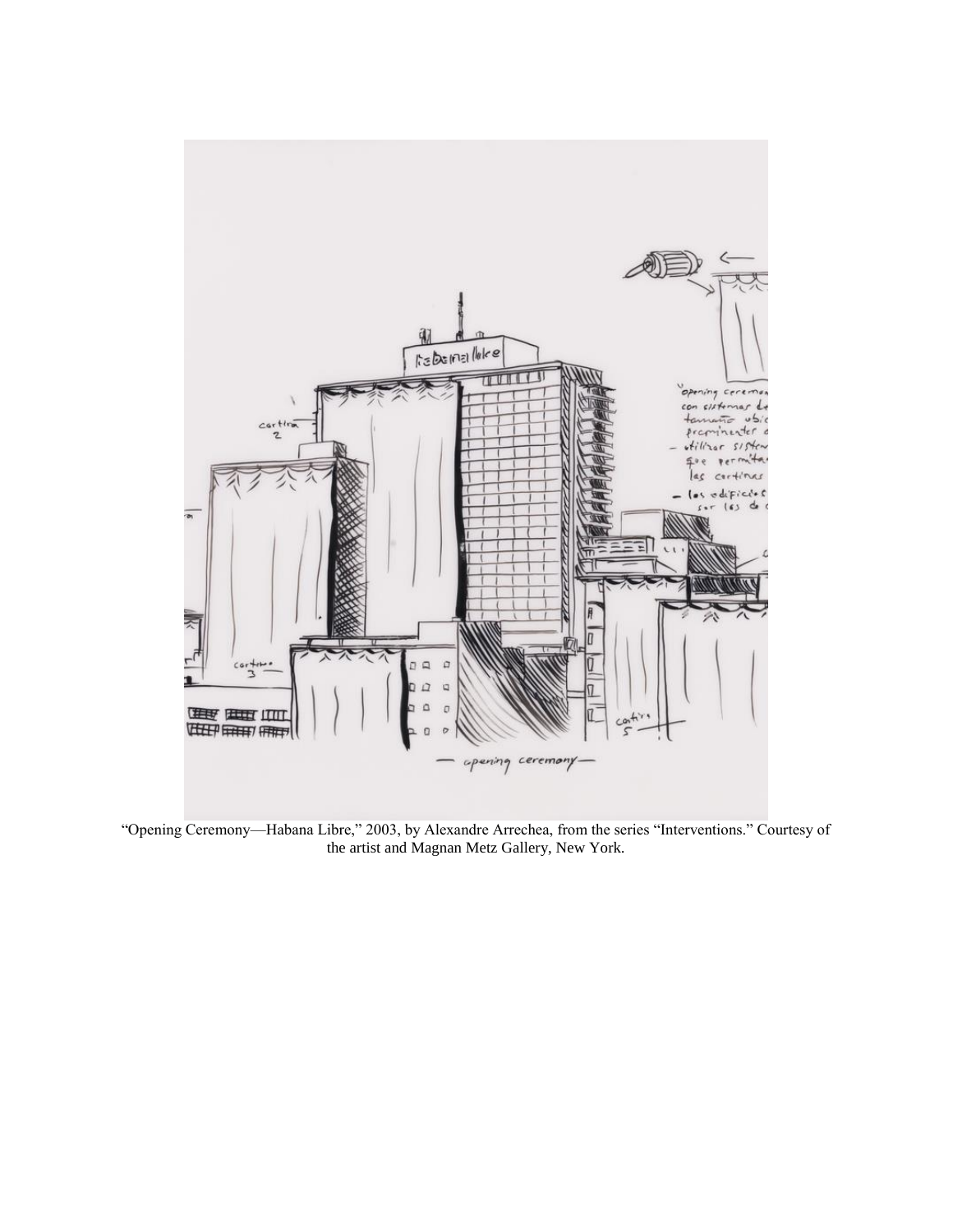

Walnut and stainless-steel installation with brass-tube netting, by Leonor Antunes, 2012. Courtesy of Marc Foxx Gallery, Los Angeles.



"Interrogating Architecture" by Felipe Dulzaides. Image courtesy of the artist.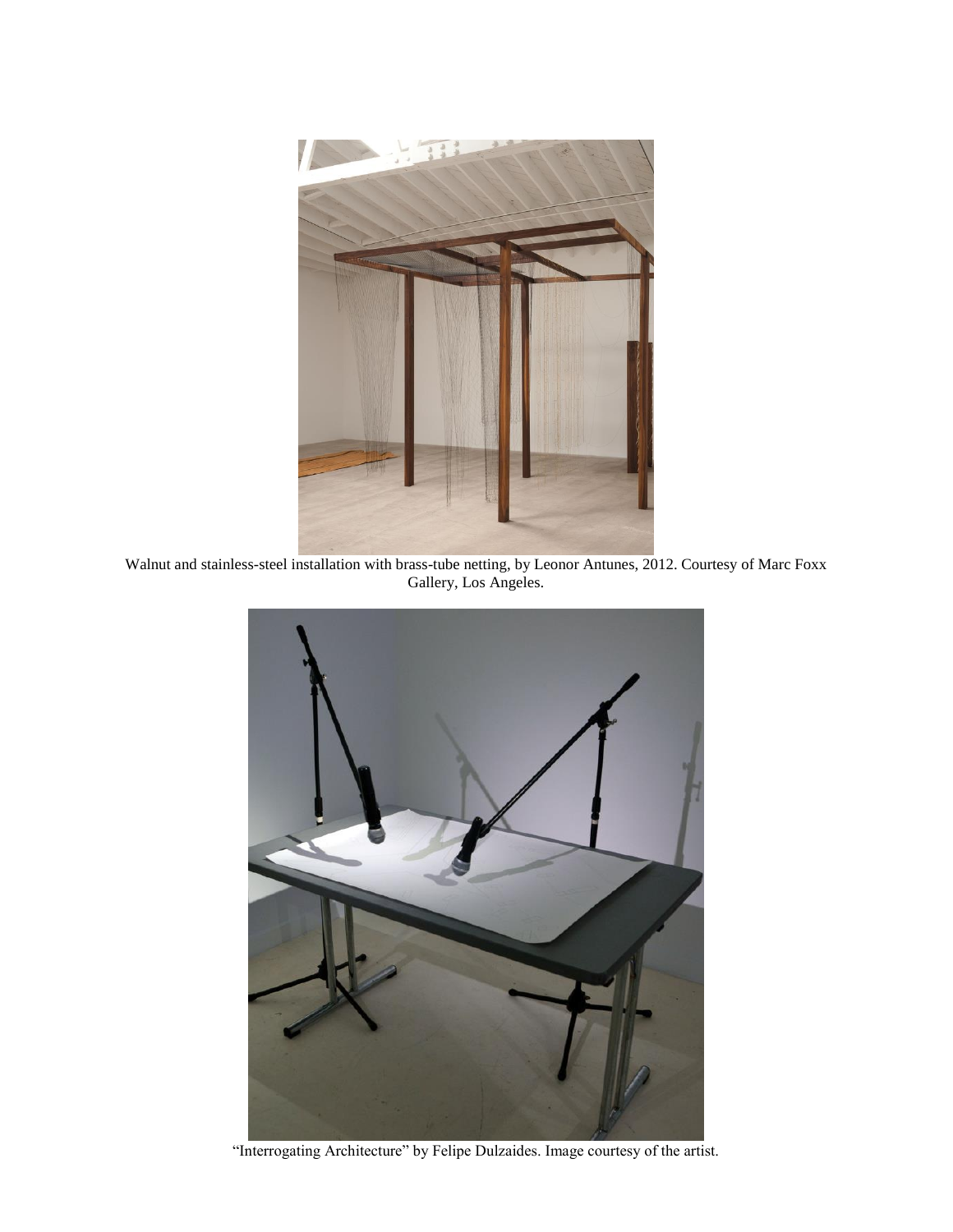

A native of Portugal, Fernanda Fragateiro produced this lacquered-iron chair frame from a design by the Mexican husband-and-wife artists Clara Porset and Xavier Guerreiro. Porset and Guerreiro's design is now part of the permanent collection at the Museum of Modern Art. Image courtesy of the artist and Galeria Elba Benitez, Madrid.



"Redressed Architectures for the City of Santiago—Building # 9," collage, photograph and contact paper, by Patrick Hamilton. Image courtesy of the artist.